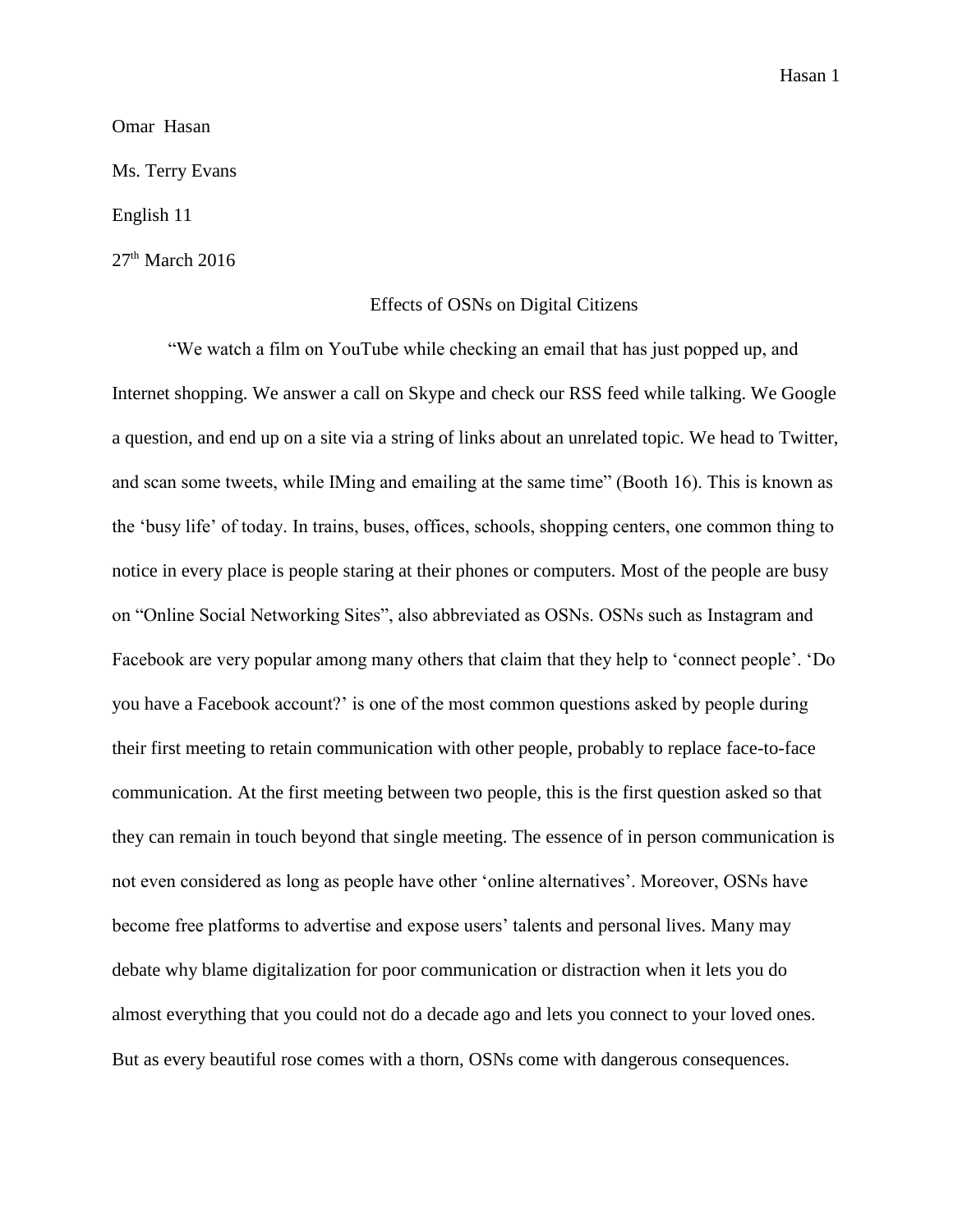Though online social networking sites like Instagram and Facebook help to connect the world with the touch of a button, they have reduced the personal communication that once existed, have turned communication into competition for popularity, are a big source of distraction for students and workers, and have reduced the confidentiality of personal information.

OSNs have drastically reduced the personal communication that once existed, as they have physically isolated people. These days it is very rare to see two people sitting adjacent to each other talking or even acknowledging each other's presence. It is so common to see people absorbed in their phones communicating with people they may not even know in person. "We sit on a train and notice everyone is staring down at a handheld screen. We sit in our homes and notice no one is talking to each other – they're all texting, instant messaging other people. We sit in our offices and notice everyone is battling against a never-ending information stream" (Booth 13). They have brought people thousands of miles apart closer, but have separated people sitting adjacent to them. As a consequence, people do not even recognize their neighbors. In the book titled "Disconnected, Youth, New Media and the Ethics Gap" Carrie and Jenkins say "We often use technology to save time, but increasingly, it takes much of our saved time along with it, or makes the saved time less present, intimate and rich. The closer the world gets to our fingerprints, the farther it gets away from our hearts" (3). The evolution of OSNs into people's lives have also created loneliness as people are always busy on their phones discouraging group activities that could be more amusing, creative and healthy.

In addition to separation of geographically close people, these applications are so powerful that they have managed to change the medium of communication. As a result, youngsters have developed poor communication skills. "A study in China, of a group of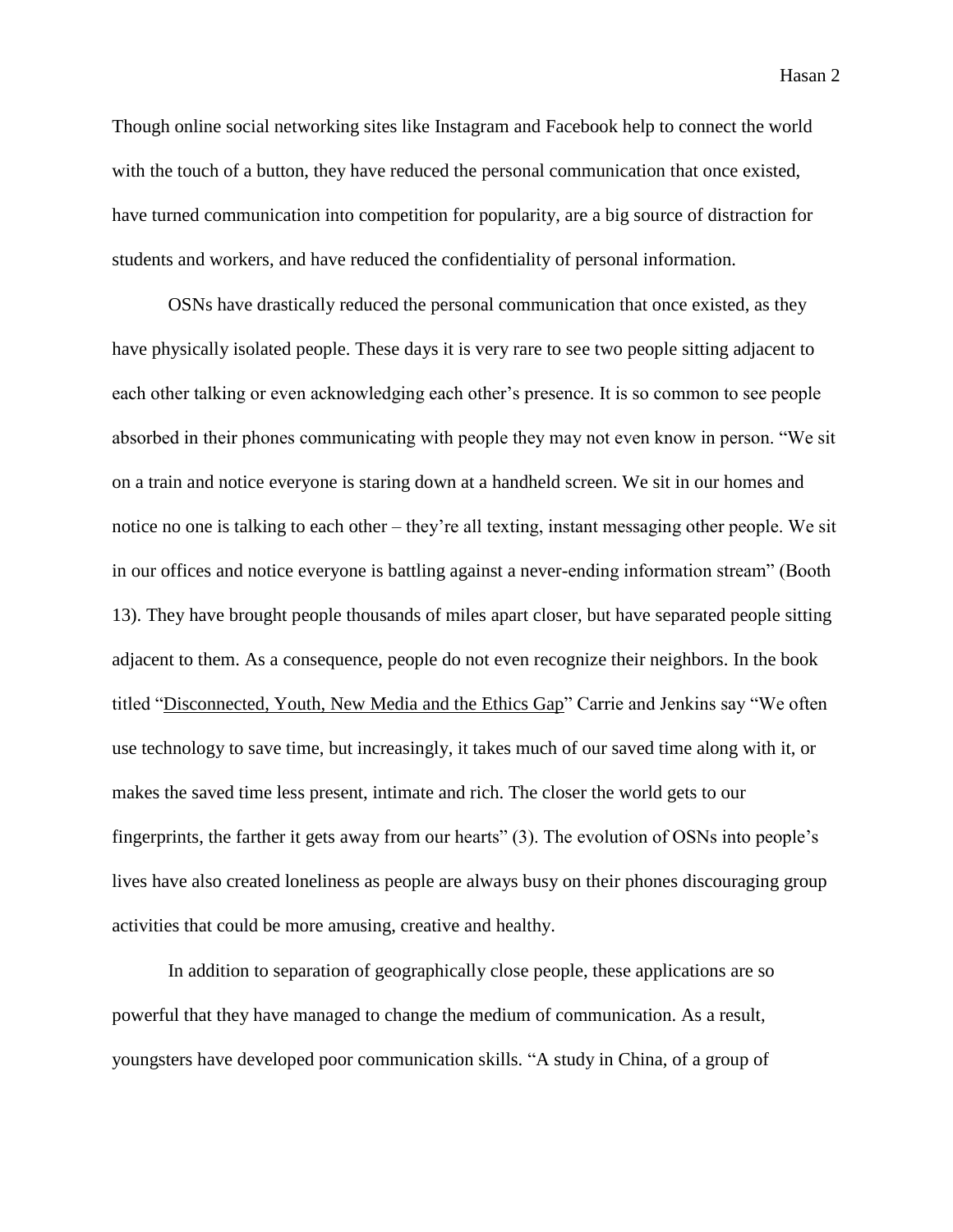19-year-olds who spent an average of 10 hours a day in front of a screen, showed that excessive use of the Internet is associated with shrinkage of certain parts of the brain. The changes were in the parts of the brain that control attention and emotional processing" (Booth 15). Though they have made communication easier for those who cannot meet their loved ones, as was their original purpose, they have replaced in person communication with online interaction. They hesitate to talk to people who are right in front of them and talk to someone who might be far and may not be related to them anyway nor may ever meet them. They find their "online buddies" closer to them and seem to show no gratitude to the people who have taken the effort to come and see them in person. Due to excessive use of online applications, youngsters find it difficult to talk to people out loud as they have become used to typing their responses in abbreviated forms. They have developed poor face-to-face interaction, as they just do not get to 'practice speaking' to people enough. Therefore, despite connecting geographically isolated people, OSNs have harshly brought down the essence of communication separating physically closer people and hampering face-to-face interaction. People separate their real time friends and family from online friends.

OSNs make people more prone to losing information to the huge population of users on the internet without identifying the dangerous risks involved like stalking and cyber-bullying. Nowadays, people post every aspect of their personal lives on OSNs as they are encouraged to do so by their online social circles. OSNs have become huge libraries and each user account has turned into a book that contains information about almost every activity of the users, their favorite people, their jobs, their relationships, sensitive information like date of birth, physical addresses etc. This has made people's information "more porous" to the mass out there. "Public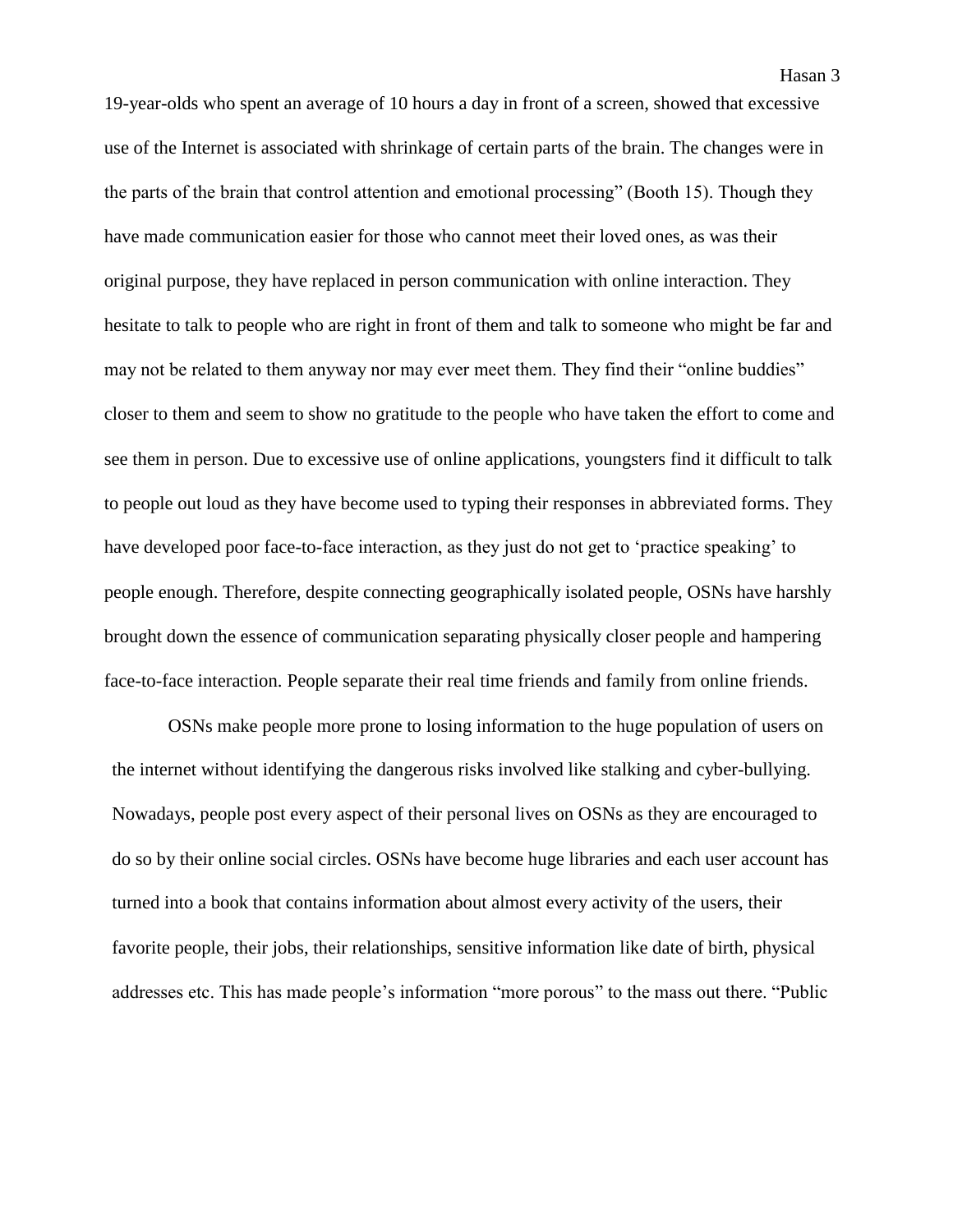is the new private: young people often realize that their blogs and homepages are public and accessible, but they trust that only their peers are interested enough to view them. Adults are supposed to know where they are not welcome and act accordingly" (James et al. 38). Natural as it may seem, most people using online sites are not mature enough to understand the real life consequences of the steps they take to become popular and what they make available to the public. Furthermore, there is no way to verify if the people with whom users form relationships and create emotional attachment, share every aspect of their lives and get closer to than others are even real. "Services such as text messaging, instant messaging, and e-mail provided stalkers with additional avenues of contact, often with the benefit of anonymity, while data brokers sold personal information for a nominal fee" (Stalking 2). Since people have replaced traditional in person communication and telephonic conversations with text messaging, many of these incidents have started to increase as people lose information to strangers or even known people with harmful intentions. "In the United States, one-fourth of stalking victims reported that they had been the target of cyberstalking" (Stalking 2). Many people have been and are becoming victims of stalking and leaking out their personal information to strangers just because they misunderstood those people due to no physical interaction or because the people faked someone else's identity.

Besides stalking, many criminals even use people's pictures, alter them using photo editing techniques and post them on social networking sites to tarnish innocent peoples' images. Users post countless number of images every day to their profiles which can be downloaded anytime by anyone they make the pictures accessible to. They do not have any idea if anyone would ever use their pictures to create fake accounts, alter pictures and use them to harm the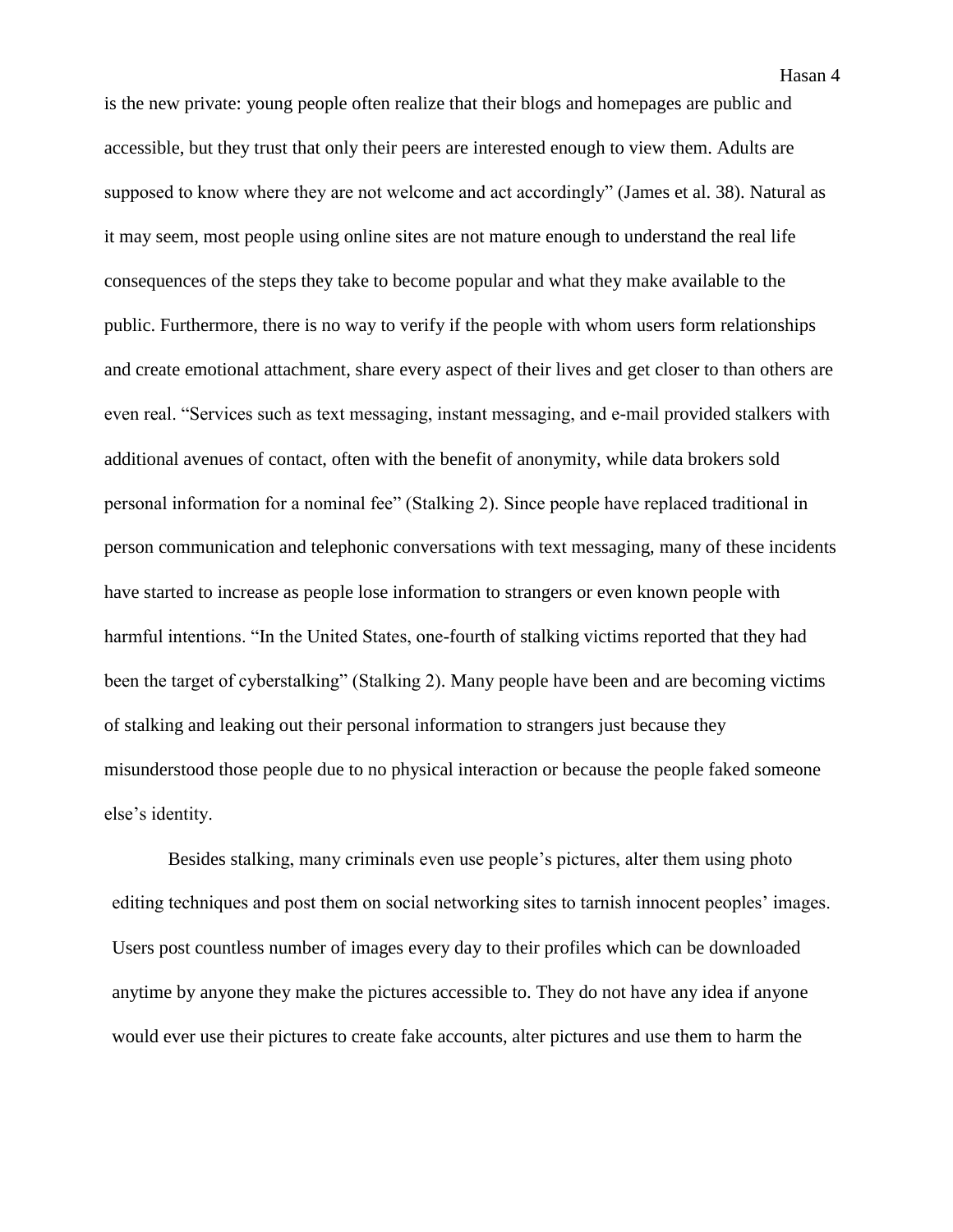owner of the pictures. "The anonymity afforded online can bring out dark impulses that might otherwise be suppressed" (Jung 1). Also known as Cyber-bullying, the effects of such activities have publically insulted many people, especially females and have led to serious consequences ranging from isolating themselves from the societies to committing suicide. Along with the increase of OSN usage, "Cyber-bullying has spread widely among youth, with 42% reporting that they have been victims, according to a 2010 CBS News report" (Jung 1). Cyber-bullying has mostly affected people of younger ages since they post their day to day activities totally unaware of the dark consequences which lead to depression, harassment, and embarrassment. Thus, the feature of sharing all data and media of users with a huge mass of public is bringing way more destruction than help and OSNs are mainly responsible for cyber-bullying only because of their extended sharing features.

OSNs are a big source of distraction for students and workers and have drastic effects on the users' brains, activities and relationships. People do not seem to ever wonder why the cognitive thinking of youngsters and adults are decreasing. Before the evolution of OSNs, people were more attached to books, and comparatively engaged in more productive talking, that yielded better results and improved the cognitive thinking. These days, students study only when they have "free time" from their social interaction with the virtual circles they have formed. "A report by the Kaiser Family Foundation showed that 8- to 18-year-olds in America use media for 7 hours and 38 minutes a day, which goes up to 10 hours and 45 minutes a day including overlap using multiple devices at once" (Booth 17). As seen in the above research statistics, if so much time of the day is devoted to OSNs apart from their daily school and work activities, there is hardly any time to study or learn anything productive. Parents are not worried about this issue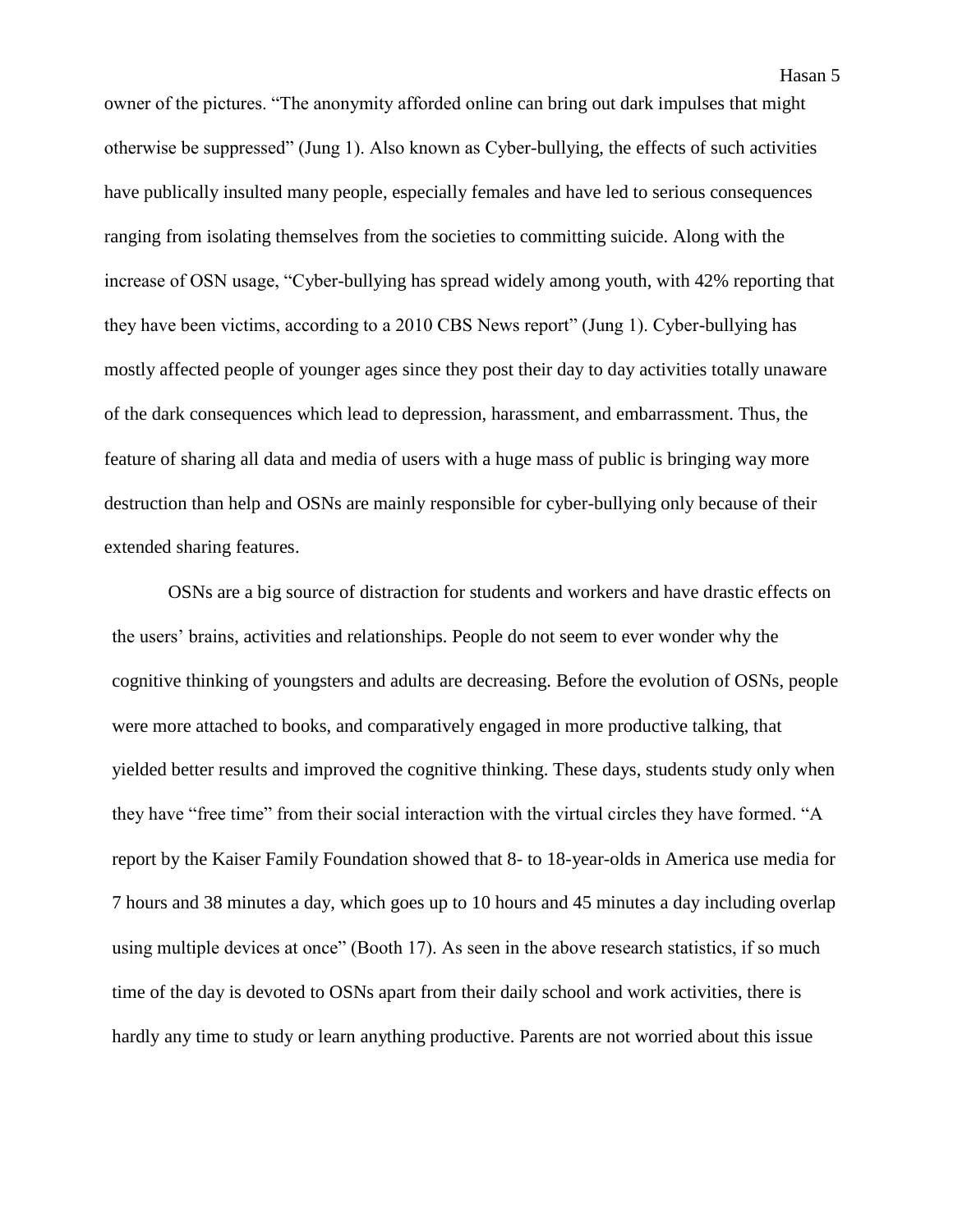either, as they have become more indulged in technology and try to compete against the modern generation to become more exposed to OSNs. Unfortunately, they fail to rescue their children and end up being victims of this giant trap. As a result, kids become so dissolved in the river of technology that they get bad at choosing where to place their attention because their brains are so overloaded and multitasking makes their judgment poor. "Ever since I got a smartphone I have been distracted from everything. I watch television less, do homework less, and even spend less time with my friends and family" (Mitchell 3). In the statement, the student bravely confesses her weakness towards social media apps and mentions its negative impact on her life. It can be accepted that people will want to check on the people or things of their interest once in a while, and that will even refresh their minds, but staring at a digital glared device all day making it the top priority over everything else, not only brings distracts people from their activities, but also

affects their thinking abilities and judgment.

Though the main purpose of OSNs was to bring people closer through communication, they have become a platform for competition for popularity, which hurts people's self-esteem when the desired popularity is not achieved. It is not very uncommon to hear that "she has more likes on Facebook or more followers on Instagram or Twitter" and this begins the competition for popularity that goes far away from the original motive of the OSNs to bring people close. The competition hardly ever ends and people use every personal thing they have, to gain public attention, forgetting their self-esteem, taking up competition for popularity as a challenge, as a lifetime goal. The question is how much pain and trouble they are ready to take to expose their personal lives and their filtered pictures just to achieve popularity on a networking site when they know that in a few days their efforts and time to transform the picture into a bridge for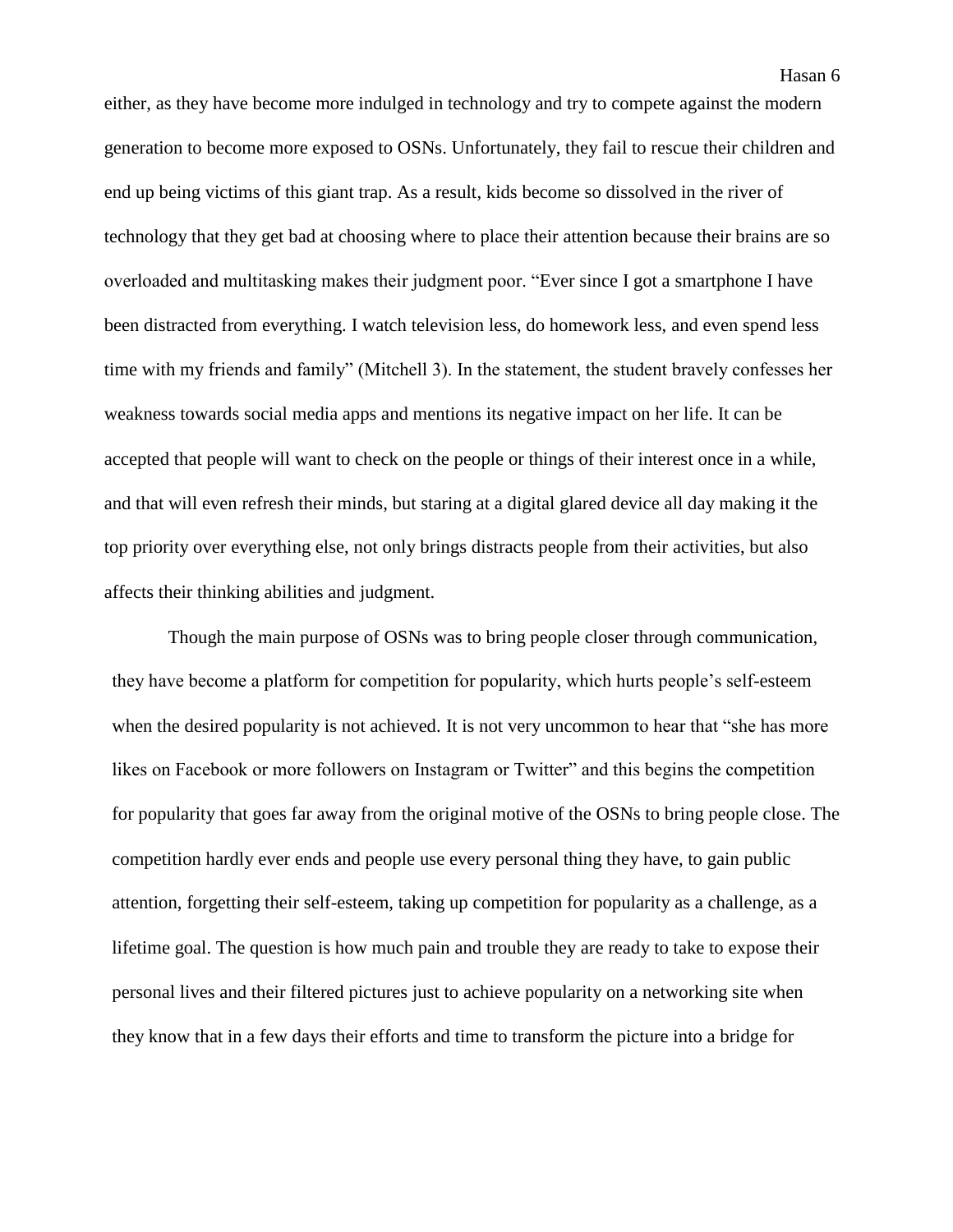Hasan 7

public attention will be buried under thousands of other pictures of the like. The user's level of confidence also depends on the mere figures that represent the number of views or likes. There are teens who concentrate more on their appearances and invest a lot of money and time on their looks to try and look as good as a filtered picture on someone's profile they may not even know. In fact "the rise of 'selfies' is having a huge impact on the facial plastic surgery industry according to a new study by the American Academy of Facial Plastic and Reconstructive Surgery" (Facial Plastic Surgery 1). The fact that raises such concerns is that "one in three facial plastic surgeons surveyed saw an increase in requests for procedures due to patients being more self-aware of looks in social media" (Facial Plastic Surgery 1). Teens are the biggest victims of this trend as they get frustrated and fear being bullied based on looks and get dangerous transformations done to their bodies at premature ages. Due to these abnormal trends, the time has come when people's online profiles decide peoples' looks, levels of confidence and are responsible for the frustration for unpopularity for millions of their users. OSNs have increased the popularity for artificial beauty, as everyone seems to have at least one photo-editing app on their phones. OSNs are totally changing the total context of communication as the purpose of using OSNs was harmless, but later evolution of technology has turned them into dangerous monsters for innocent teenagers who suffer physical and mental disturbances due to the competition for popularity.

Online social media applications are causing more harm than help now, as it can be seen from the trend of texting more than talking, checking phones every few minutes, undergoing cosmetic surgeries only to achieve more number of 'likes' on an online profile. They try to bond with strangers without understanding the potential risks, post personal pictures online without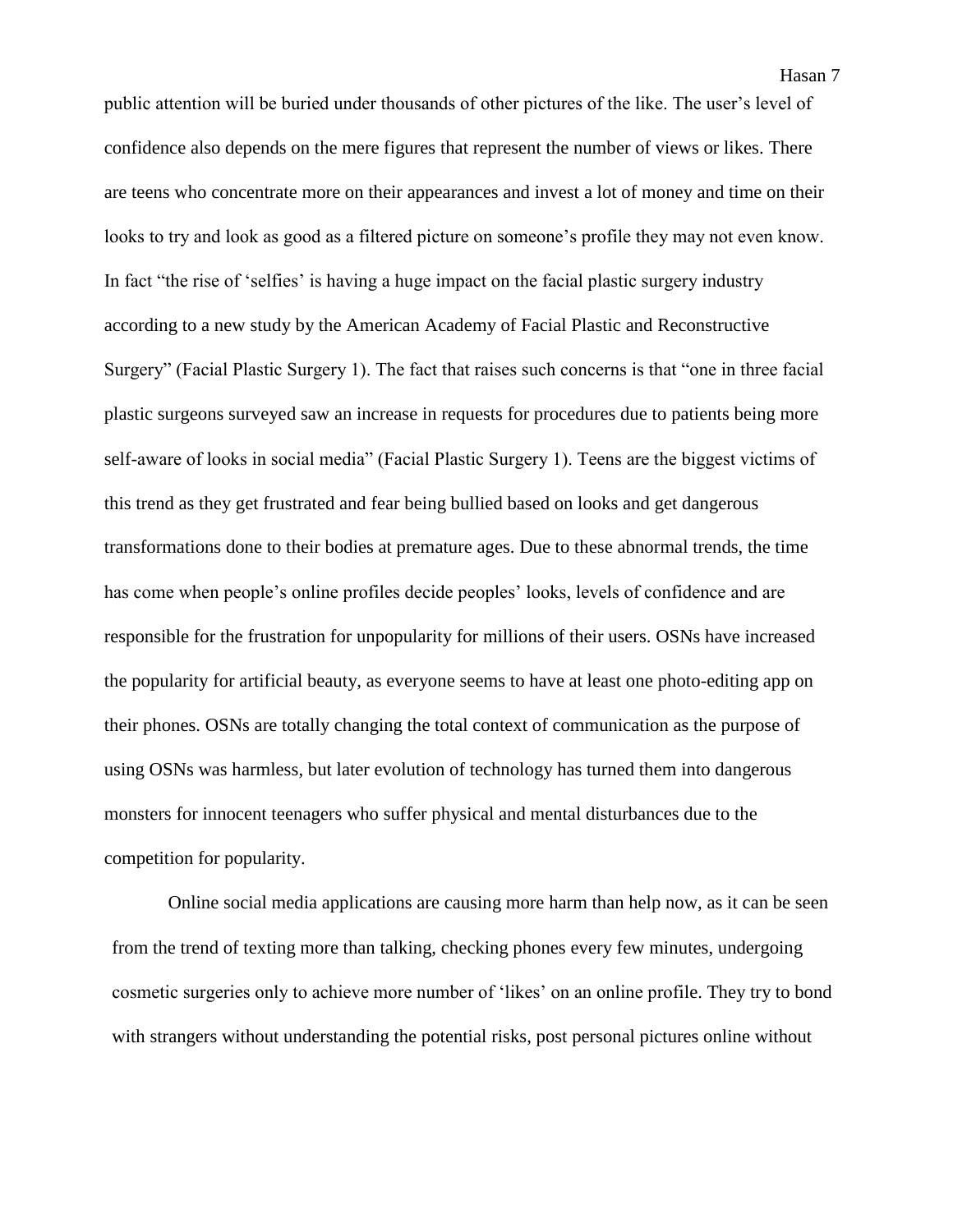thinking who might use them for wrong purposes. They find these applications so reliable that they post their day-to-day activities on these sites, follow people of their interest. OSNs have cognitively impaired people and brought down their levels of judgment, self-esteem and confidence as they rely on OSNs to decide their looks. They have further changed the principle of communication as have connected unknown people and have separated known people from each other. An extreme level has been reached where the youth is getting drowned in the pool of social networking sites and action must soon be taken to reduce their addiction before they forget the real meaning of life and consider this virtual environment as their world and society.

## Works Cited

- Booth Frances. *The Distraction Trap: How to Focus in a Digital World.* Harlow: Pearson International, 2013. *Safari Books Online.* Web. 13 Apr. 2015.
- James, Carrie, et al. *Young People, Ethics, and the New Digital Media: A Synthesis from the GoodPlay Project.* Cambridge, London: MIT Press, 2009. *Google Books*. Web. 13 Apr. 2015.
- Jung, Brian. "The Negative Effects of Social Media on Society and Individuals." *Houston Chronicles.* HEARST Newspapers, LLC, n.d. Web. 23 Apr. 2015.
- Lipton, Jacqueline D. "Combating Cyber-Victimization." *Berkeley Technology Law Journal* 26.2 (2011): 1103-1155. *Legal Collection*. Web. 22 Apr. 2015.